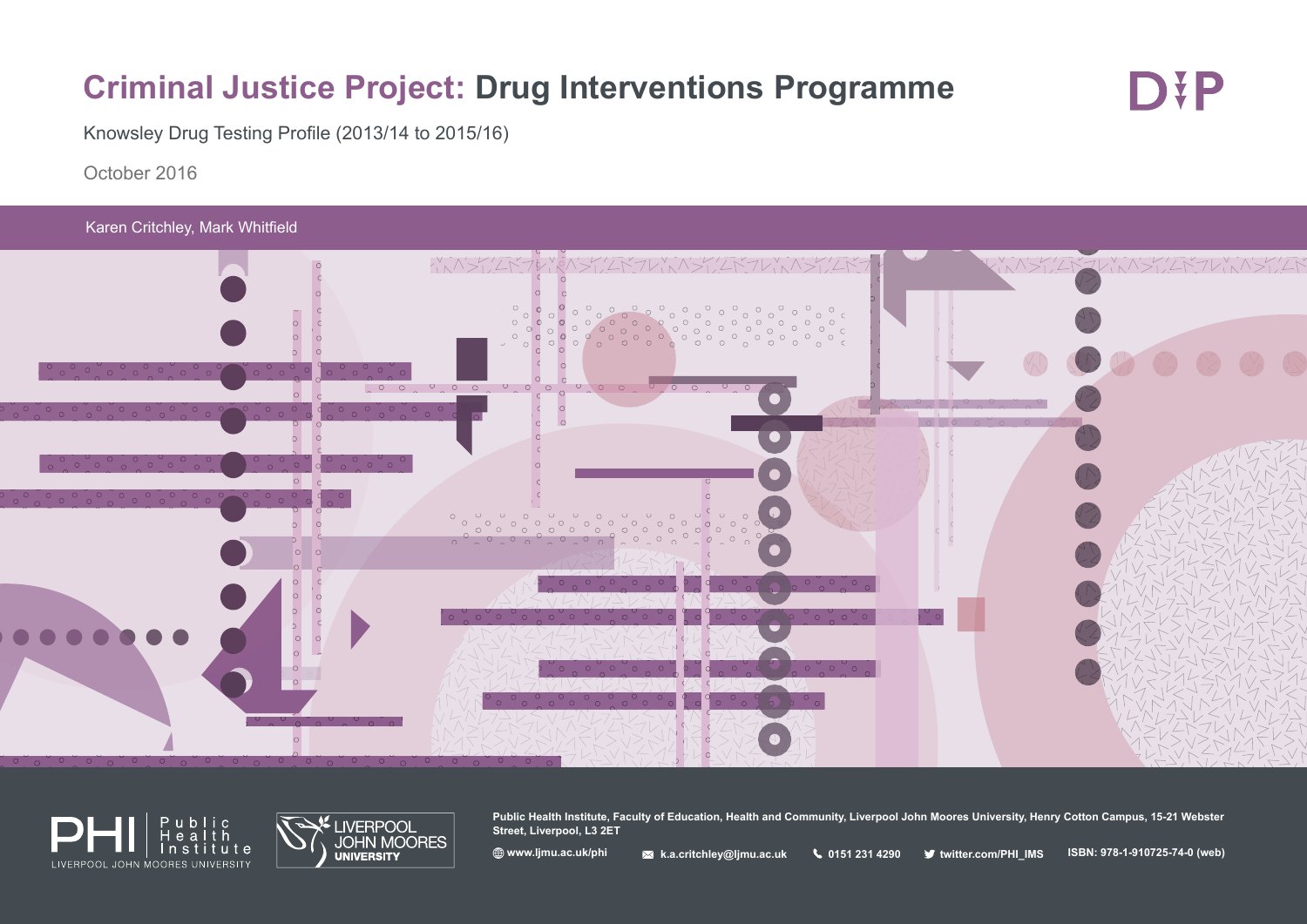# **Key findings**

- Of the 27,138 attempted drug tests across Merseyside between April 2013 and March 2016, 1,718 resided in Knowsley (6%).
- Over one-third (34%) of Knowsley residents were tested in Liverpool, followed by a slightly smaller proportion in Sefton and St Helens (32% each), while 2% were tested in Wirral.
- The number of attempted drug tests conducted on Knowsley residents reduced by 62% over the three-year period, with the greatest reduction between 2014/15 and 2015/16 (56%), while the positive drug test rate has increased.
- The positive drug test rate in 2015/16 was 58%, which is just below the figure for tests for all those arrested and tested across Merseyside overall (60%).
- Two-thirds (67%) of positive tests in 2015/16 were for cocaine only, while the remaining positive tests were for some form of opiate metabolites (22% for both cocaine and opiates; 11% for opiates only).
- Theft and Misuse of Drugs Act (MDA) offences accounted for the largest proportions of offences recorded at the time of the drug test (34% and 33% respectively).
- The majority (86%) of Knowsley residents were male.
- Just under one-quarter (23%) were aged between 25 and 29 years.
- Almost all were White European (99%).
- There were 24 Knowsley residents who tested positive across Merseyside between April 2015 and March 2016 that subsequently re-presented and were tested again at a Merseyside custody suite during the time period. This represents 15.4% of the total individuals testing positive in 2015/16, the lowest proportion of re-presentation seen in any of the seven cohorts documented in this profile.

## **Introduction**

The Drug Interventions Programme (DIP) process begins with the police arresting and drug testing potential drug using offenders. If offenders test positive for Class A drugs (opiates only, cocaine only or both [cocaine and opiates]), they are served with a Required Assessment (RA) by the police. This a compulsory legal sanction for the individual to attend up to two appointments (initial/follow-up RA) with a drugs worker. During these assessments the drugs worker will assess the individual's drug and offending behaviour and, if necessary, encourage them to engage with drug treatment services (Home Office, 2010). Failure by the individual to attend the assessment(s) would results in additional breach charges being brought against them. For this reason, the police play a very important role in the early stages of this process.

Until mid-2015, Test on Arrest in Merseyside occurred when an adult was arrested for a trigger offence (offences that have a clear link to substance misuse; generally involving stealing, theft, fraud or drug) or an offence where a custody Inspector suspects specified Class A drug use was a causal or contributory factor. After a successful pilot in Wirral early in 2015, Merseyside Police rolled out a targeted drug testing approach in its custody suites, with this system fully implemented by August 2015. The targeted testing approach involves a set list of questions around drug use that should be considered before a decision is made on whether the arrestee is drug tested. The main aim of targeted testing is to reduce the number of negative drug tests carried out in the custody suite setting while ensuring drug using offenders continue to be tested and referred to drug treatment services through the RA process.

This Drug Testing Profile for Knowsley presents drug testing data between April 2013 and March 2016, with an emphasis on the most recent financial year (2015/16). This profile will contextualise Merseyside Police drug testing data by providing numbers and trends of drug using offenders identified through this route into the DIP system and a demographic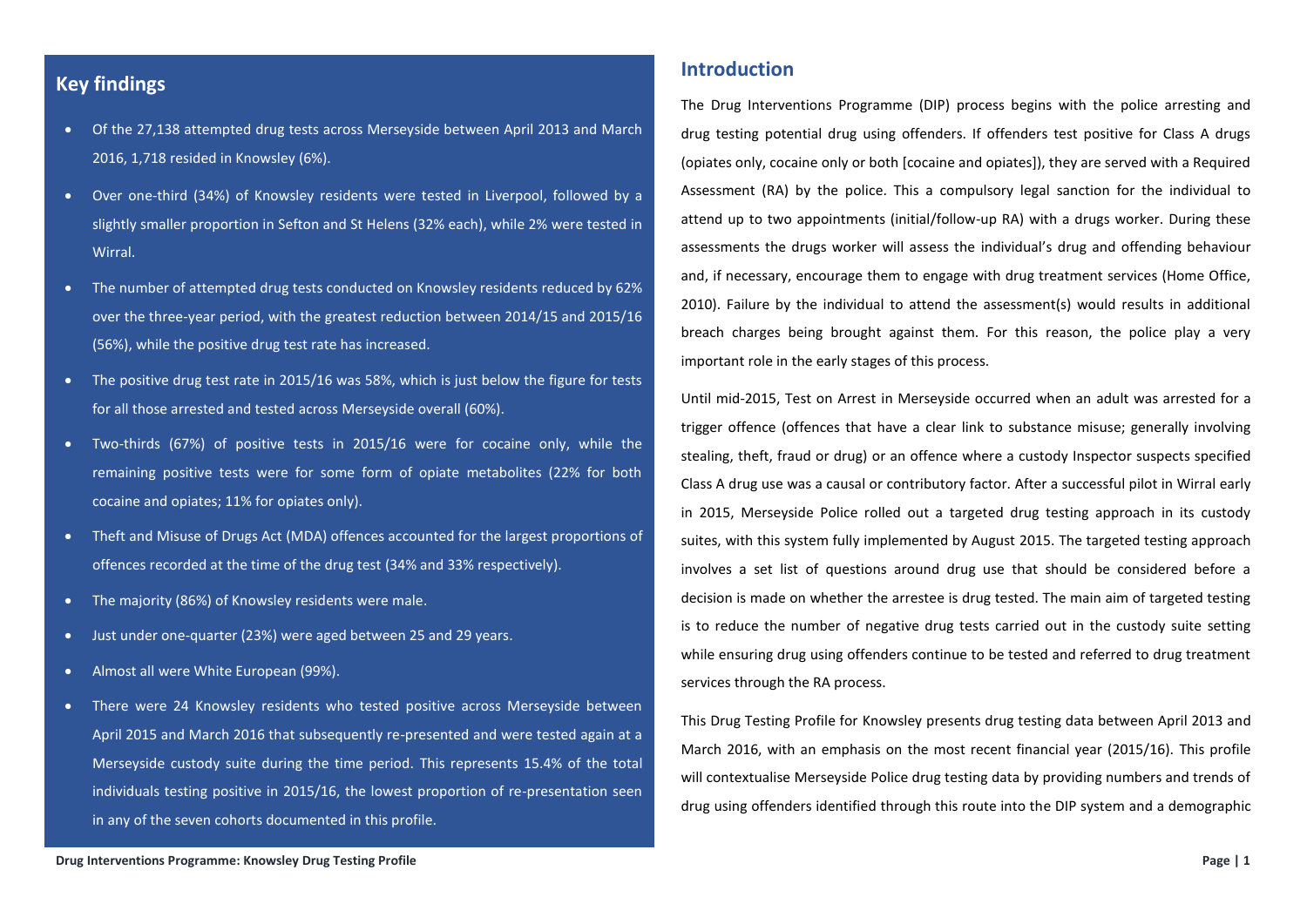overview of the individuals. As the profile will look at three years of data, we will be able to examine the impact, if any, targeted testing has had. This profile also provides recommendations for local government, commissioners and service providers in terms of the efficient use of resources and effective services locally and across Merseyside.

## **Drug tests for Knowsley residents**

There are no custody suites in Knowsley. Knowsley residents arrested as per the abovementioned guidelines are drug tested at the different custody suites across Merseyside. When individuals test positive for Class A drugs they should be transferred back to Knowsley Integrated Recovery Service as part of the RA and continuity of care process which underpins DIP.

Between April 2013 and March 2016, there were a total of 27,138 attempted drug tests in Merseyside, of which 6% were reported to be Knowsley residents (n=1,718; Table 1); however it should be noted that 17% of records across the three years did not have a Drug (and Alcohol) Action Team (D[A]AT) of residence recorded and therefore figures do not represent a true reflection of Knowsley residents arrested and drug tested across Merseyside. The largest proportion of Knowsley residents were tested in Liverpool (34%), followed by Sefton and St Helens (32% each), while 2% were tested in Wirral.

The number of attempted drug tests reduced by over three-fifths (62%) between 2013/14 and 2015/16. Notably, in 2015/16 there were less than half the number of tests when compared to the previous year (56% decrease), which is likely as a result of the implementation of targeted testing in 2015.

#### **Table 1: Number of attempted drug tests for Knowsley residents by area and year (2013/14-2015/16)**

| Area             | 2013/14 | 2014/15 | 2015/16 | <b>Total</b> |
|------------------|---------|---------|---------|--------------|
| Liverpool        | 260     | 253     | 67      | 580          |
| <b>Sefton</b>    | 259     | 232     | 65      | 556          |
| <b>St Helens</b> | 235     | 160     | 153     | 548          |
| Wirral           | 10      | 16      | 8       | 34           |
| <b>Total</b>     | 764     | 661     | 293     | 1,718        |

Figure 1 presents the number of attempted drug tests across Merseyside for Knowsley residents by month and year. It's clear to see the number of tests reduced in 2015 when targeted testing was introduced, particularly in August when it was fully implemented across Merseyside's custody suites. The lowest number of attempted tests for Knowsley residents were in January 2016 (n=14) and February 2016 (n=13).

#### **Figure 1: Number of attempted drug tests for Knowsley residents by month/year (2013/14-2015/16)**

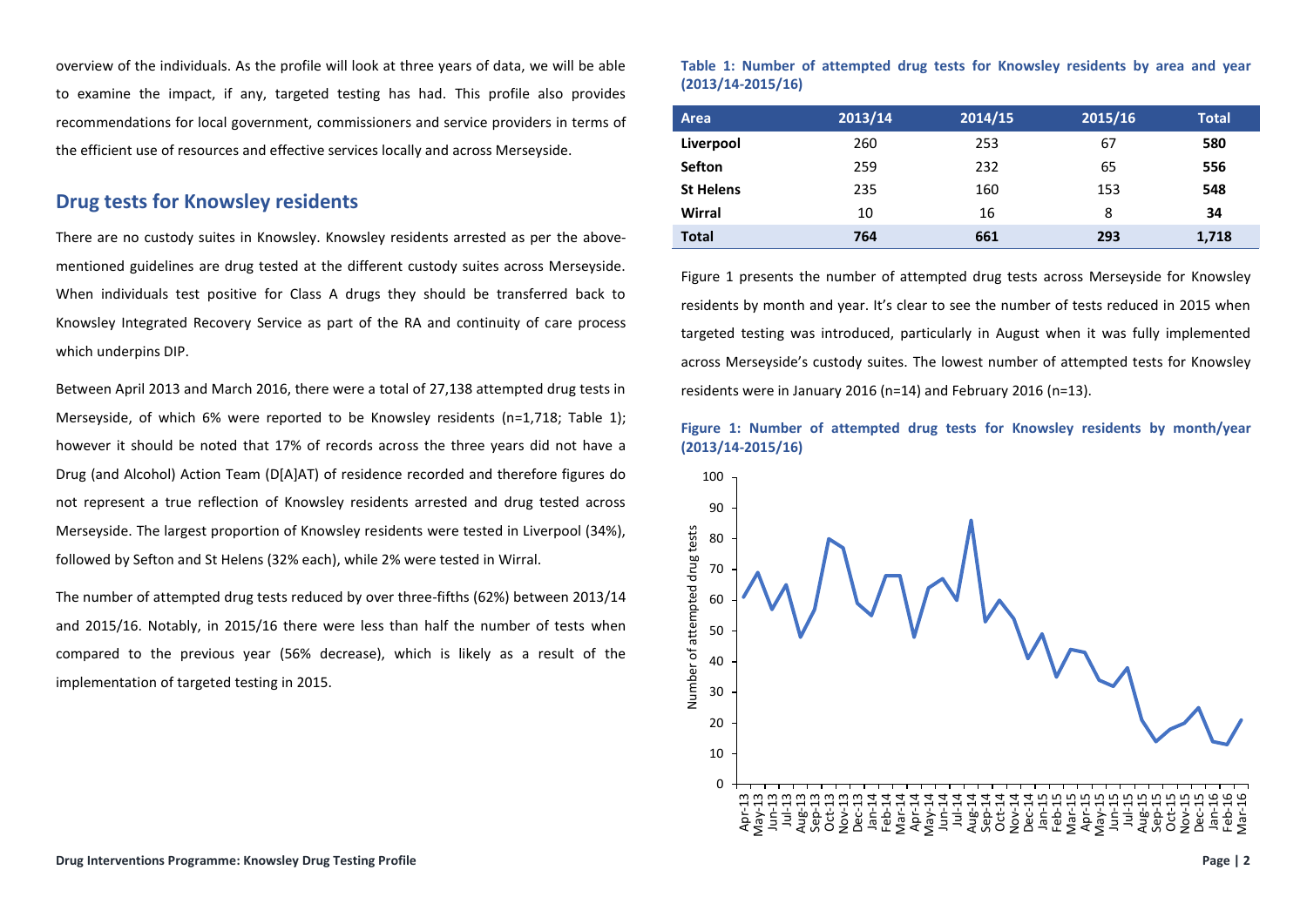The positive drug test rate (the number of individuals testing positive  $\div$  the number of individuals successfully tested) for Knowsley residents tested across Merseyside increased year on year, with the exception of lower rates in December 2014 (n=37), February 2015 (n=38) and September 2015 (n=29; Figure 2). Rates were highest in August 2015 (n=76), January 2016 (n=86) and March 2016 (n=74), following implementation of targeted testing across Merseyside's custody suites.

**Figure 2: Positive drug test rate by month/year (2013/14-2015/16)**



# **Drug testing activity for Knowsley residents**

Figure 3 shows the drug testing activity for Knowsley residents arrested and drug tested across Merseyside between April 2015 and March 2016. Of the 284 individuals successfully tested in 2015/16, 164 individuals tested positive; this equates to a positive drug test rate of 58%, which is just below the figure for all those arrested and tested across Merseyside (60%).

Two-thirds (67%) of positive tests were for cocaine only, while the remaining positive tests were for some form of opiate metabolites (22% for both cocaine and opiates; 11% for opiates only). There were more positive tests for cocaine only and less positive tests for opiate metabolites in comparison to all tests across Merseyside (Merseyside=42% and 58% respectively).

**Figure 3: Drug testing activity for Knowsley residents (2015/16)^**



*^ Numbers of individuals at each level are presented in brackets.*

**Drug Interventions Programme: Knowsley Drug Testing Profile Page | 3**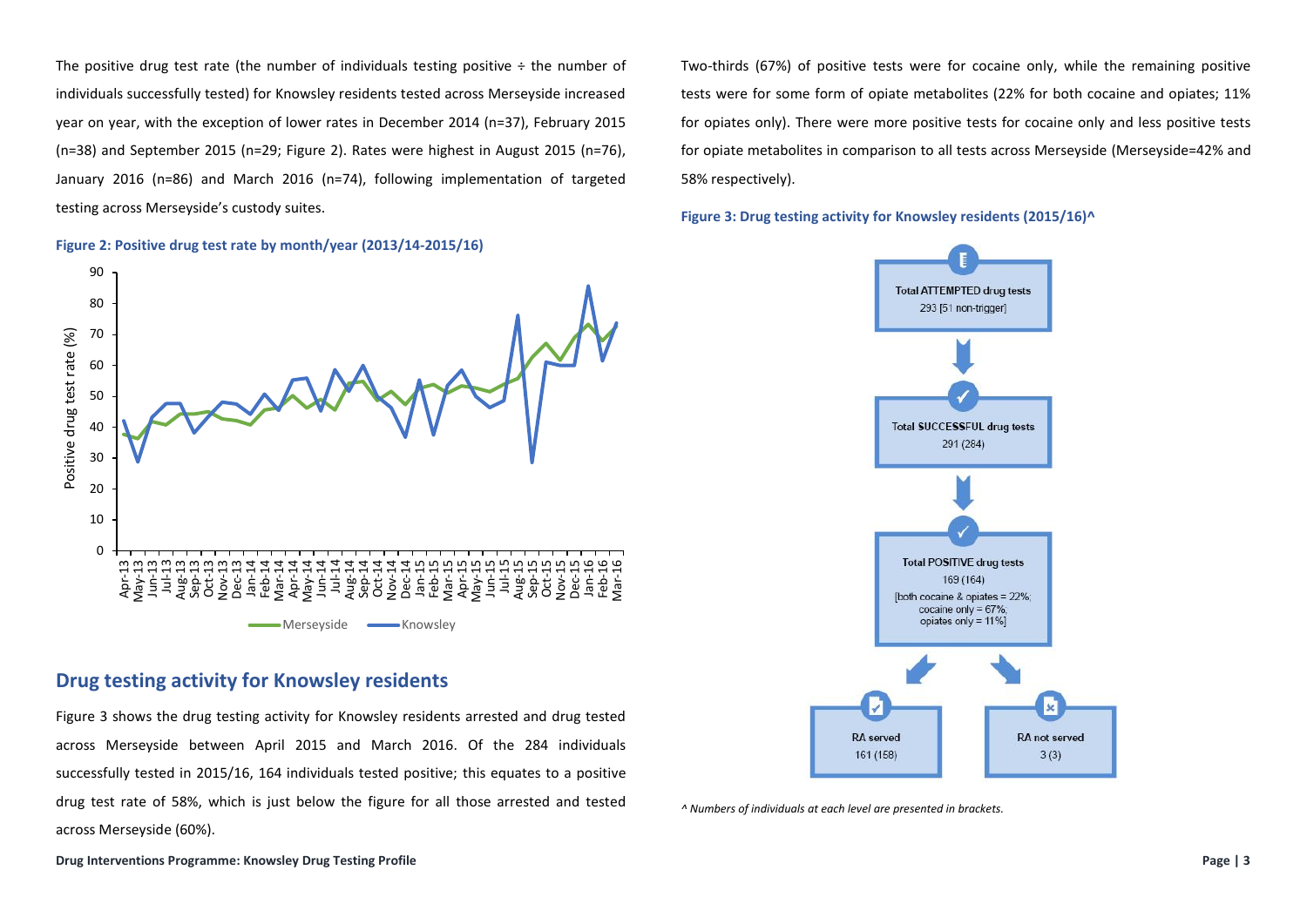Police drug testing data capture the offences recorded at the time of the drug test in Merseyside's custody suites. Theft and Misuse of Drugs Act (MDA) offences accounted for the largest proportions for Knowsley residents arrested and testing positive across Merseyside between April 2015 and March 2016 (34% and 33% respectively; Figure 4). In comparison, data for all positive drug tests across Merseyside in 2015/16 reported 43% theft and 24% MDA offences.

**Figure 4: Positive drug tests for Knowsley residents by offence recorded at time of test (2015/16)**



# **Demographics of Knowsley residents**

Table 2 presents the age group and gender of those testing positive in 2015/16. The majority (86%) of Knowsley residents were male, similar to the overall Merseyside figure (83%). Knowsley residents aged between 25 and 29 years accounted for just under onequarter (23%) arrested and testing positive in 2015/16, while the largest proportion across Merseyside was for those aged between 35 and 39 years (18%), followed by those aged between 25 and 29 years and between 40 and 44 years (17% each).

**Table 2: Positive drug tests for Knowsley residents by age group and gender (2015/16)^**

| Age group    |     | <b>Females</b> |      | <b>Males</b> |     | <b>Total</b> |
|--------------|-----|----------------|------|--------------|-----|--------------|
| 18-24        | *** | 17%            | $25$ | 14%          | 25  | 15%          |
| $25 - 29$    | *** | 17%            | <40  | 24%          | 39  | 23%          |
| 30-34        | *** | 13%            | $25$ | 16%          | 26  | 15%          |
| 35-39        | *** | 13%            | $20$ | 13%          | 22  | 13%          |
| 40-44        | 5   | 21%            | 19   | 13%          | 24  | 14%          |
| 45-49        | *** | 8%             | $20$ | 10%          | 17  | 10%          |
| $50+$        | *** | 13%            | $15$ | 9%           | 16  | 9%           |
| <b>Total</b> | 24  | 100%           | 145  | 100%         | 169 | 100%         |

*^ Numbers less than five have been suppressed to maintain patient confidentiality.* 

Almost all Knowsley residents testing positive between April 2015 and March 2016 were White European (99%).

## **Re-presentation**

Table 3 provides an indication of the rate of re-presentation of clients through the drug testing process and shows the number of times Knowsley residents who tested positive in a Merseyside custody suite within a 12-month period re-presented across Merseyside for a successful drug test.

There were 24 Knowsley residents who tested positive across Merseyside between April 2015 and March 2016 that subsequently re-presented and were tested again at a Merseyside custody suite during the time period. This represents 15.4% of the total individuals testing positive in 2015/16, the lowest proportion of re-presentation seen in any of the seven cohorts documented in Table 3. The rate of re-presentation in the April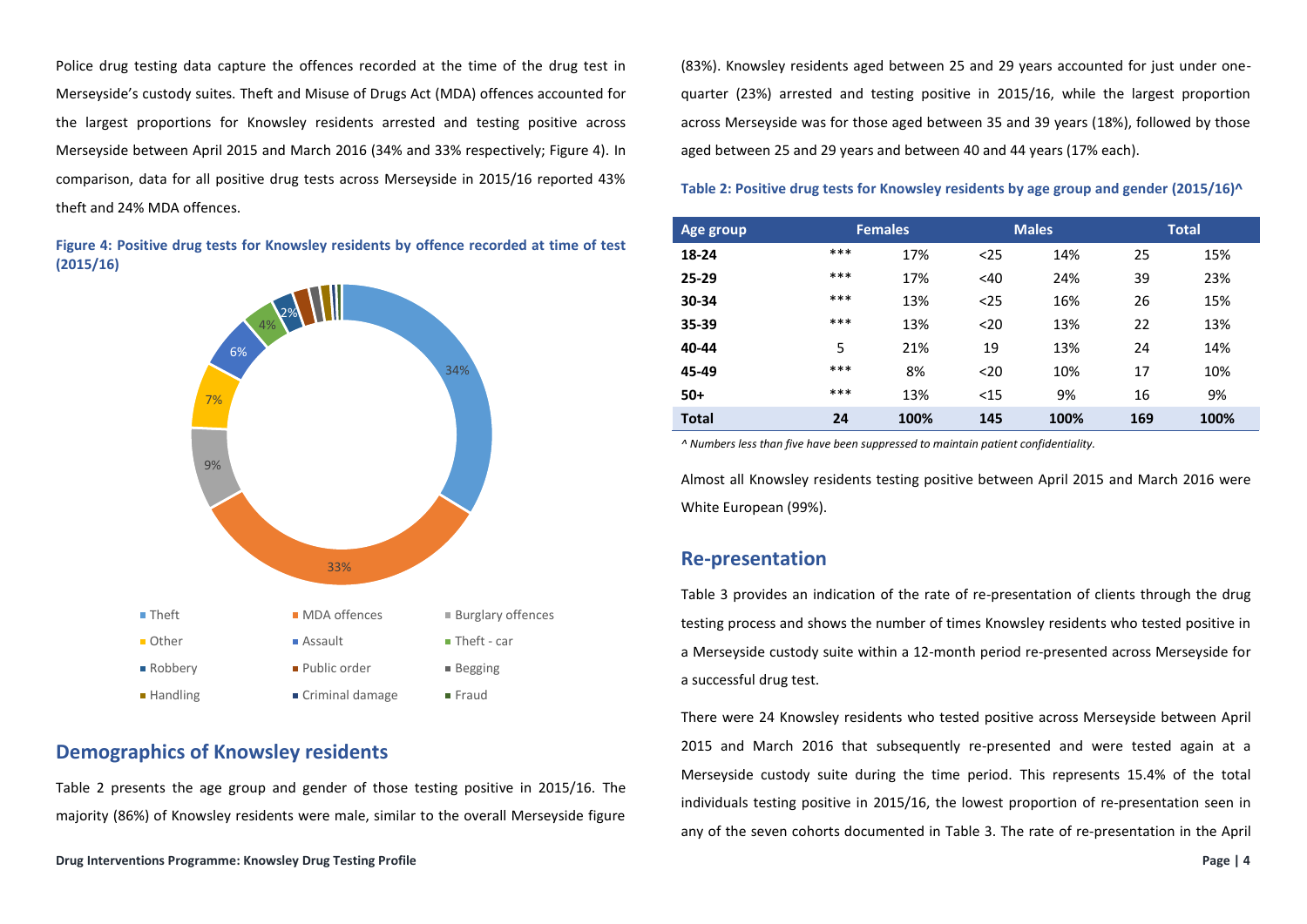2015 to March 2016 cohort is somewhat lower than the overall Merseyside re-

presentation rate (20.4%).

#### **Table 3: Re-presentation of clients testing positive (end March 2016)**

| <b>Number of arrest occasions</b>               | Oct 14 - Sep 15<br>$(n=196)$ | Nov 14 - Oct 15<br>$(n=180)$ | <b>Dec 14 - Nov 15</b><br>$(n=169)$ | Jan 15 - Dec 15<br>$(n=171)$ | Feb 15 - Jan 16<br>$(n=163)$ | <b>Mar 15 - Feb 16</b><br>$(n=163)$ | Apr 15 - Mar 16<br>$(n=156)$ |
|-------------------------------------------------|------------------------------|------------------------------|-------------------------------------|------------------------------|------------------------------|-------------------------------------|------------------------------|
| One                                             | 145 (74.0%)                  | 137 (76.1%)                  | 137 (77.5%)                         | 135 (78.9%)                  | 133 (81.6%)                  | 135 (82.8%)                         | 132 (84.6%)                  |
| Two                                             | 37 (18.9%)                   | 27 (15.0%)                   | 27 (13.0%)                          | 21 (12.3%)                   | 21 (12.9%)                   | 21 (12.9%)                          | 16 (10.3%)                   |
| Three                                           | 9(4.6%)                      | 11 (6.1%)                    | 11 (7.1%)                           | 11 (6.4%)                    | 5(3.1%)                      | 3(1.8%)                             | 5(3.2%)                      |
| Four                                            | 3(1.5%)                      | 3(1.7%)                      | 3(1.2%)                             | 2(1.2%)                      | 2(1.2%)                      | 3(1.8%)                             | 3(1.9%)                      |
| <b>Five</b>                                     | 1(0.5%)                      |                              | 1(0.6%)                             | 1 (0.6%)                     | 1(0.6%)                      |                                     |                              |
| <b>Six</b>                                      |                              | 1(0.6%)                      | 1(0.6%)                             | 1(0.6%)                      | 1(0.6%)                      | 1(0.6%)                             |                              |
| Seven                                           | 1(0.5%)                      | $1(0.6\%)$                   |                                     |                              |                              |                                     |                              |
| <b>Clients presenting</b><br>more than once (%) | 26.0%                        | 23.9%                        | 22.5%                               | 21.1%                        | 18.4%                        | 17.2%                               | 15.4%                        |

## **Summary**

- For Knowsley residents and across Merseyside overall, the number of attempted drug tests has decreased, particularly between 2014/15 and 2015/16, which is likely as a result of targeted testing.
- The positive drug test rate has increased year on year for Knowsley residents and across Merseyside overall, particularly following the implementation of targeted testing.
- Across Merseyside, slightly more tested positive for opiate metabolites than cocaine only. Knowsley residents however were more likely to test positive for cocaine only.
- Across Merseyside, theft accounted for the largest proportion of offences, followed by MDA offences. For Knowsley residents, the figures for theft and MDA offences were similar.
- In general, the demographic profile of those arrested and testing positive across Merseyside was male, aged between 25 and 44 years with similar proportions across these age groups, of White European ethnicity and residents of Liverpool. Knowsley residents had a larger proportion of arrestees aged between 25 and 29 years when compared to Merseyside.
- The rate of re-presentation of clients through the drug testing process across Merseyside is variable (Knowsley = 15.4%; Liverpool = 26.2%; Sefton = 23.2%; St Helens = 26.1%; Wirral = 27.5%). For Knowsley clients, individuals testing positive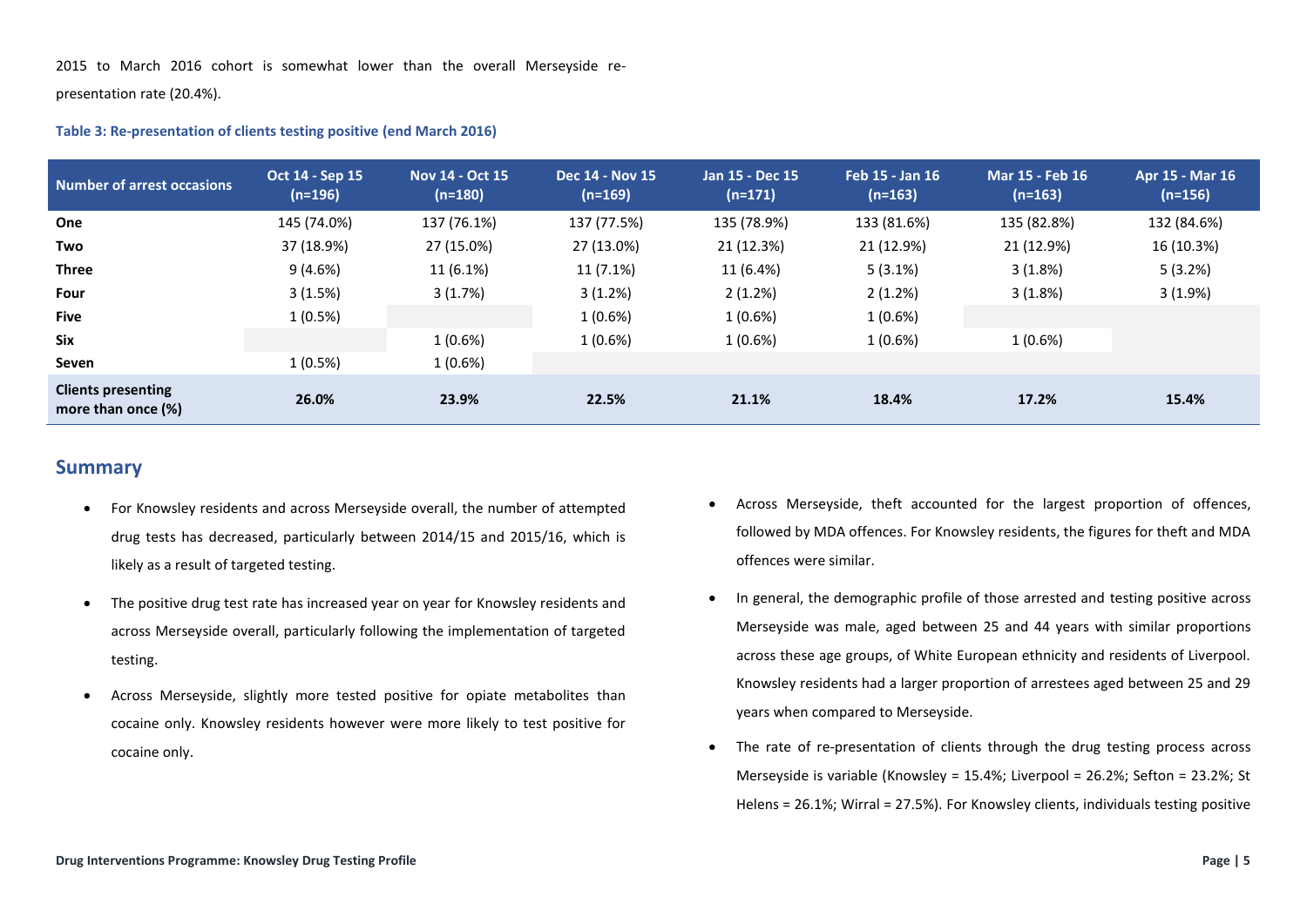in 2015/16 was the lowest proportion of re-presentation seen in any of the cohorts.

#### **Recommendations**

- The drug testing process is the main criminal justice route whereby drug using offenders are identified and assessed for treatment. Local police drug testing data are not available through other reporting mechanisms; therefore this resource should be utilised by the police, drug treatment agencies and local commissioners regularly. It should be noted that the number of Knowsley residents arrested and drug tested across Merseyside are under-represented as around one-fifth of records in the three-year dataset do not have a D(A)AT recorded.
- All partners in the DIP process should utilise available data which allow to look at trends over time; for example, total attempted drug tests and positive drug test rates. This information will enable stakeholders to observe any changes and/or trends within their local area and across Merseyside, as well as investigating the reasons for these trends. This should then help to evidence any process changes that may be needed, in addition to highlighting potential gaps or barriers which may affect these clients from engaging with treatment services.
- The number of attempted drug tests has decreased and the positive drug test rate has increased, which is likely due to the implementation of targeted testing. Targeted testing aimed to reduce the number of negative tests; therefore as this profile shows, it has been successful with what it set out to achieve. However, we need to ensure drug using offenders continue to be tested and are not being missed through the targeted testing method, as feedback from some drug treatment agencies suggest. Similarly, where re-presentation has reduced in

Merseyside (as it has for Knowsley residents), care should be taken with figures as this is likely due to the reduction in the number of those being tested.

- The police drug testing dataset enables client profiling; including drug use, offending behaviour, gender, age, ethnicity and residency. This information is key to knowing likely presenters through drug testing and DIP and can impact on the resources and services required to cater for the needs of these individuals in an efficient manner in the custody suite, drug treatment service and/or local community. With resources and budgets constantly under scrutiny, it is vital that this information is used to ensure these individuals have a successful drug treatment experience. Furthermore, the dataset needs to be monitored in order to identify any changes in client profiling; for example, a previous drug testing report identified those aged between 18 and 24 years more likely to be arrested and drug tested (Collins et al., 2015), though in 2015/16 there were higher proportions among arrestees aged between 25 and 44 years.
- It is imperative that there are effective and prompt communication channels between the police in the custody suites, the local drug treatment agency and all other relevant drug treatment agencies across Merseyside. Although organisational operations may differ considerably, an overarching aim of assisting drug using offenders towards treatment should be shared by all involved with DIP and facilitated as much as possible. High levels of communication are particularly relevant when dealing with Knowsley residents, who do not have a local custody suite. Regular feedback of any issues arising need to be encouraged and addressed, as well as adequate training where and when required.

These recommendations are unlikely to be achieved without sustained working between all stakeholders; however their implementation would likely ensure drug using offenders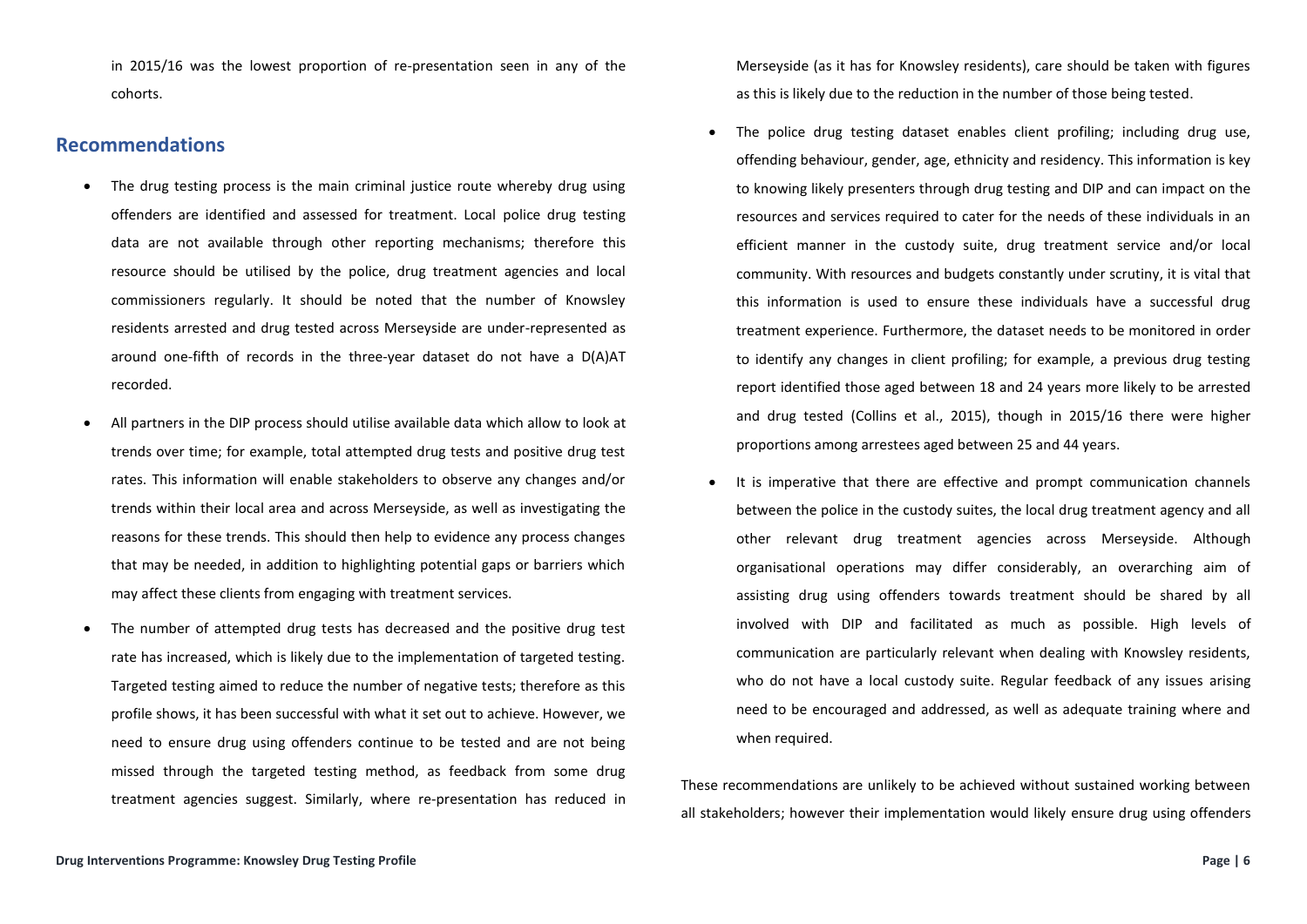are being referred to treatment services appropriately and have a successful and positive

drug treatment experience.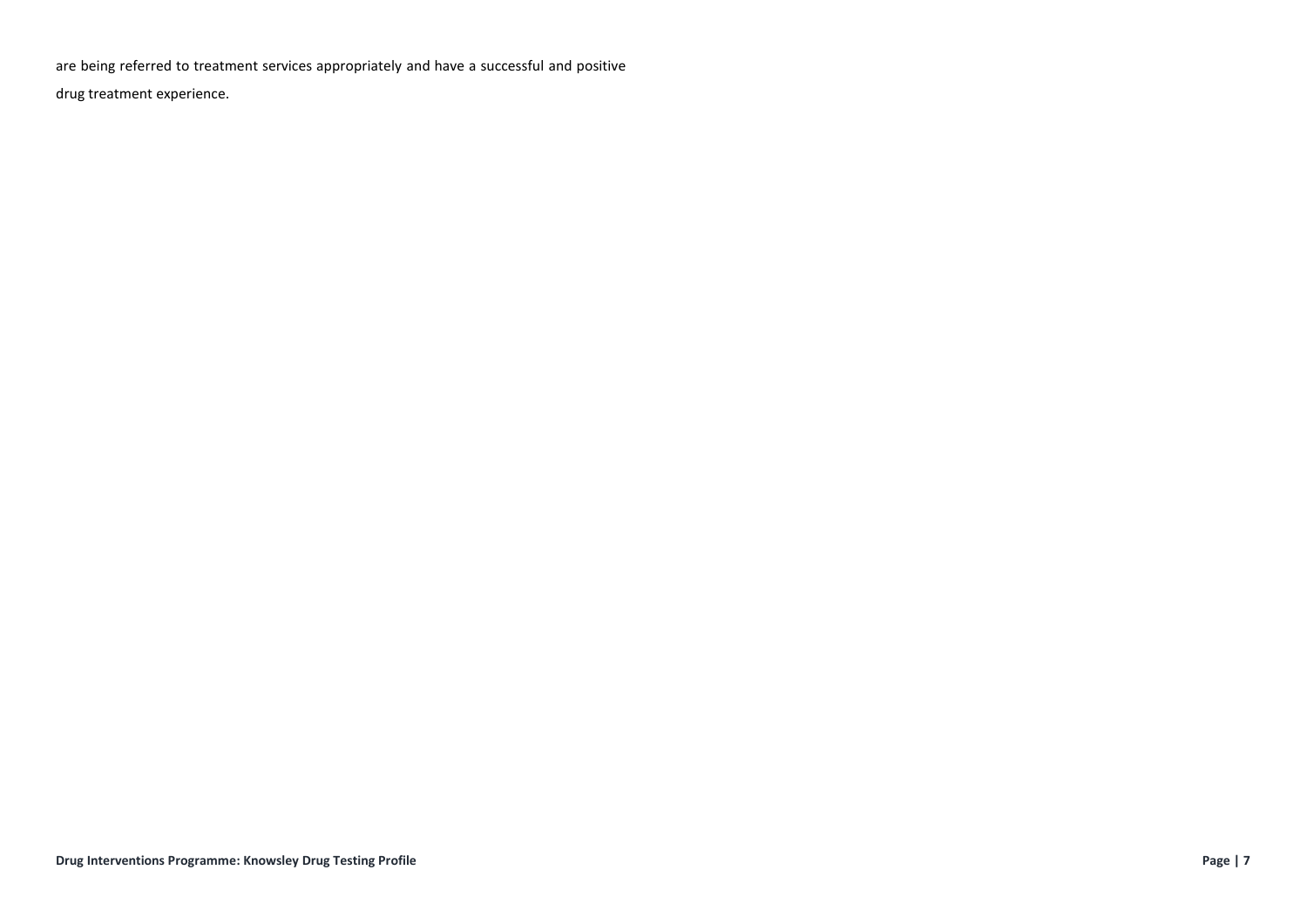# **References**

Collins, P. et al. (2015). *Merseyside Annual DIP Report: Drug Testing (2014/15)* [online]. Available at: [http://www.cph.org.uk/publication/merseyside-annual-dip-report-drug](http://www.cph.org.uk/publication/merseyside-annual-dip-report-drug-testing-april-2014-march-2015/)[testing-april-2014-march-2015/](http://www.cph.org.uk/publication/merseyside-annual-dip-report-drug-testing-april-2014-march-2015/) [Accessed 1<sup>st</sup> September, 2016].

Home Office (2010). *Operational Process Guidance for Implementation of Testing on Arrest, Required Assessment and Restriction on Bail* [online]. Available at: [https://www.gov.uk/government/uploads/system/uploads/attachment\\_data/file/97792/](https://www.gov.uk/government/uploads/system/uploads/attachment_data/file/97792/DTOA-Guidance.pdf) [DTOA-Guidance.pdf](https://www.gov.uk/government/uploads/system/uploads/attachment_data/file/97792/DTOA-Guidance.pdf) [Accessed 5<sup>th</sup> August, 2016].

# **Acknowledgements**

With special thanks to Merseyside Police for providing drug testing data and their ongoing support. Thank you also to the commissioners at Knowsley Council and to Knowsley Integrated Recovery Service. Finally, thank you to Jane Webster at the Public Health Insitute for her help in proof reading this profile and Becky Willner for providing the front cover.